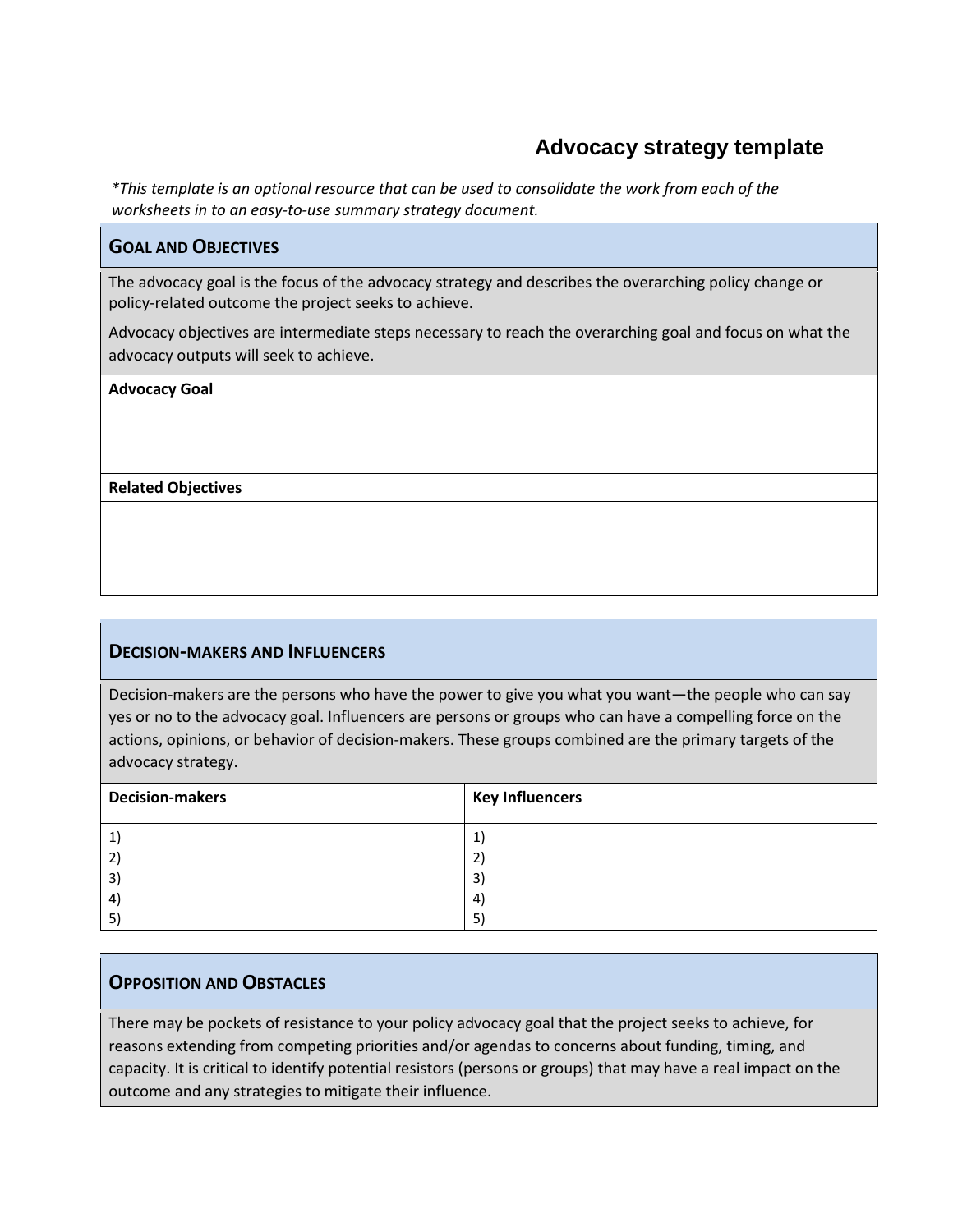| <b>Potential Resistors</b>                                                                                                                                                                                                               |
|------------------------------------------------------------------------------------------------------------------------------------------------------------------------------------------------------------------------------------------|
| 1)                                                                                                                                                                                                                                       |
| 2)                                                                                                                                                                                                                                       |
| 3)                                                                                                                                                                                                                                       |
| 4)                                                                                                                                                                                                                                       |
| <b>Mitigation Strategies</b>                                                                                                                                                                                                             |
|                                                                                                                                                                                                                                          |
|                                                                                                                                                                                                                                          |
|                                                                                                                                                                                                                                          |
|                                                                                                                                                                                                                                          |
| <b>PARTNERS</b>                                                                                                                                                                                                                          |
| Partners are critical interest groups, NGOs, private-sector entities, multilateral organizations, or coalitions<br>that are currently working on the issue in which coordination and collaboration will further anticipated<br>outcomes. |
| <b>Potential Partners</b>                                                                                                                                                                                                                |
| 1)                                                                                                                                                                                                                                       |
| 2)                                                                                                                                                                                                                                       |
| 3)                                                                                                                                                                                                                                       |
| 4)                                                                                                                                                                                                                                       |
| <b>Anticipated Roles of Partners</b>                                                                                                                                                                                                     |
| 1)                                                                                                                                                                                                                                       |
| 2)                                                                                                                                                                                                                                       |
| 3)                                                                                                                                                                                                                                       |
| 4)                                                                                                                                                                                                                                       |

## **TACTICS**

Tactics are the specific activities and strategies that will help influence key advocacy targets in support of the advocacy objectives and ultimately the advocacy goal.

### **Objective 1:**

 $\blacksquare$ 

 $\blacksquare$ 

 $\blacksquare$ 

 $\blacksquare$  $\blacksquare$ 

**Objective 2:**